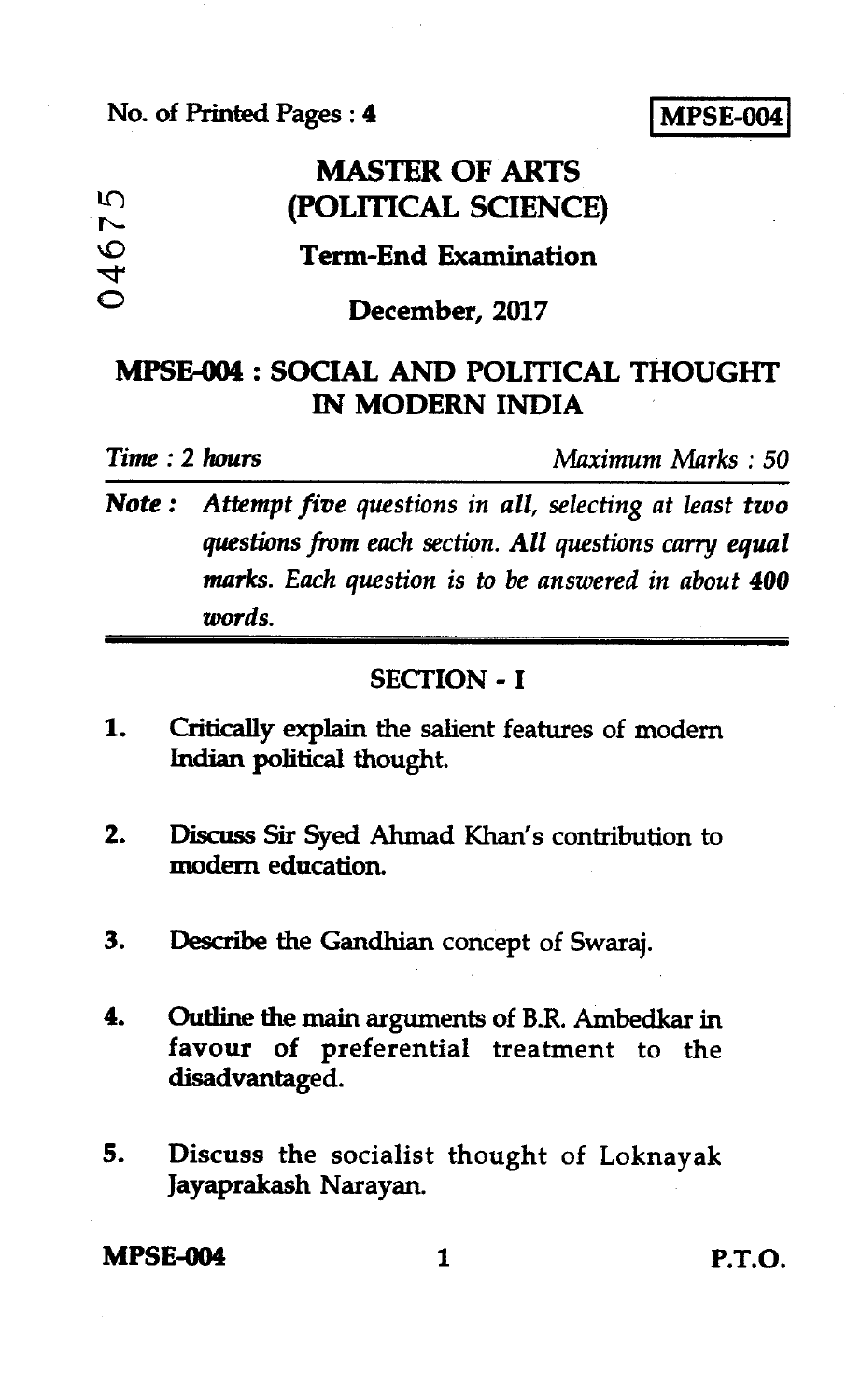#### **SECTION - II**

- **6. Outline the contribution of EMS Namboodripad to the communist thought in India.**
- **7. Write a note on the contribution of Nazarul Islam to the growth of Indian nationalism.**
- **8. Discuss Maulana Maudoodi's views on nationalism.**
- **9. Evaluate Golwalkar's views on religious minorities in India.**
- **10 Discuss briefly Swami Vivekananda's views on nationalism.**

**MPSE-004 2**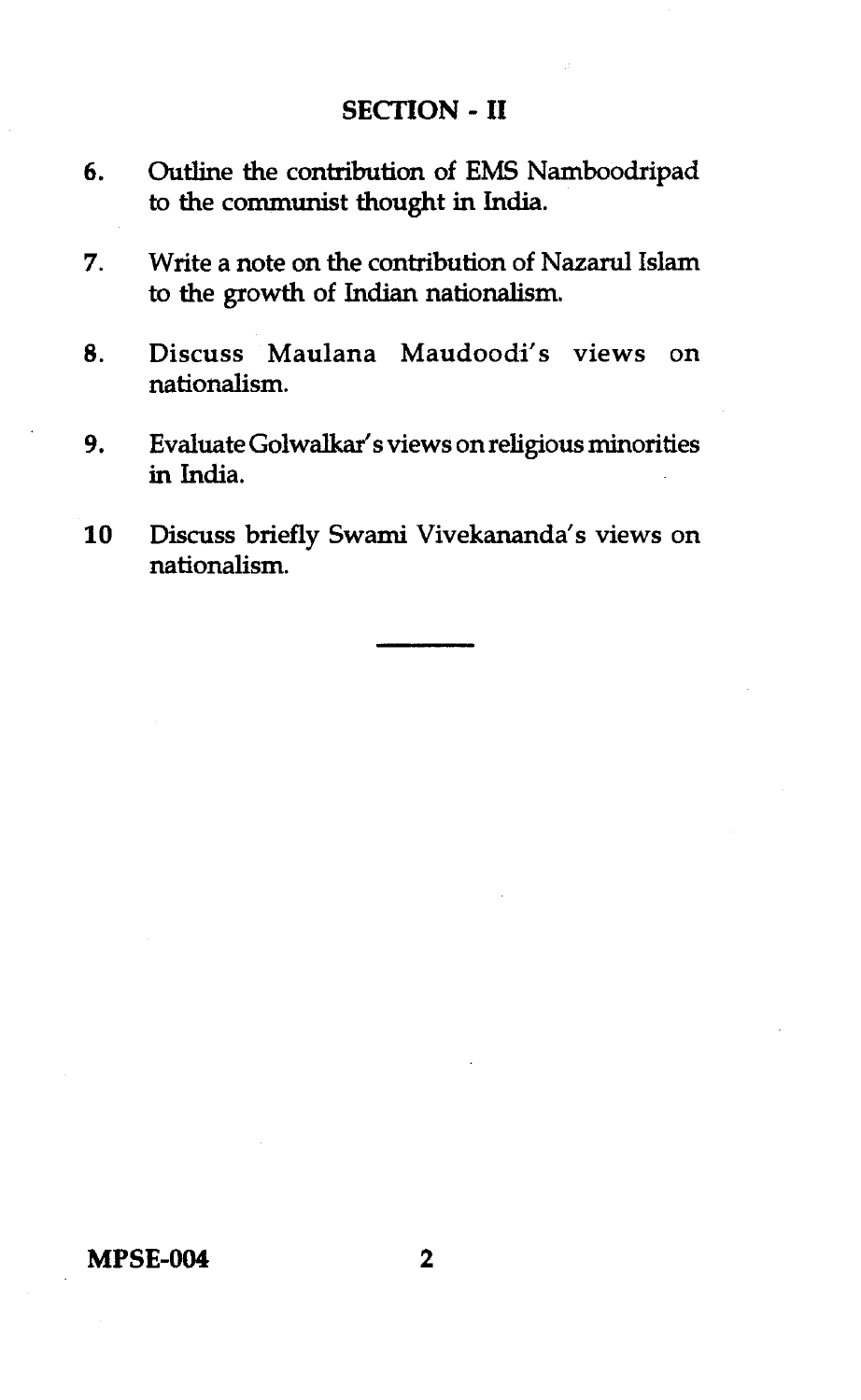एम.पी.एस.ई.-004

स्नातकोत्तर उपाधि कार्यक्रम (राजनीति शास्त्र) सत्रांत परीक्षा दिसम्बर, 2017 एम.पी.एस.ई.-004 : आधुनिक भारत में सामाजिक और राजनीतिक चिंतन समय : 2 घण्टे अधिकतम अंक : 50 नोट $\cdot$ कुल **पाँच** प्रश्नों के उत्तर दें, प्रत्येक अनुभाग में से कम से कम दो प्रश्न चुनते हुये प्रत्येक प्रश्न का उत्तर लगभग 400 शब्दों में दें। सभी प्रश्नों के अंक समान हैं।

## अनुभाग - 1

- आधुनिक भारतीय राजनीतिक चिंतन के विशिष्ट लक्षणों की 1. आलोचनात्मक व्याख्या करें।
- आधुनिक शिक्षा के संदर्भ में सर सयद अहमद खान के योगदान  $2.$ की चर्चा करें।
- स्वराज की गांधीवादी अवधारणा का वर्णन करें।  $3.$
- वंचितों के हक में वरीयता पूर्ण (preferential) व्यवहार के 4. समर्थन में बी.आर. अम्बेडकर के मुख्य तर्कों को रेखांकित करें।
- लोकनायक जयप्रकाश नारायण के समाजवादी चिंतन की चर्चा 5. करें।

#### **MPSE-004**

1

3

P.T.O.